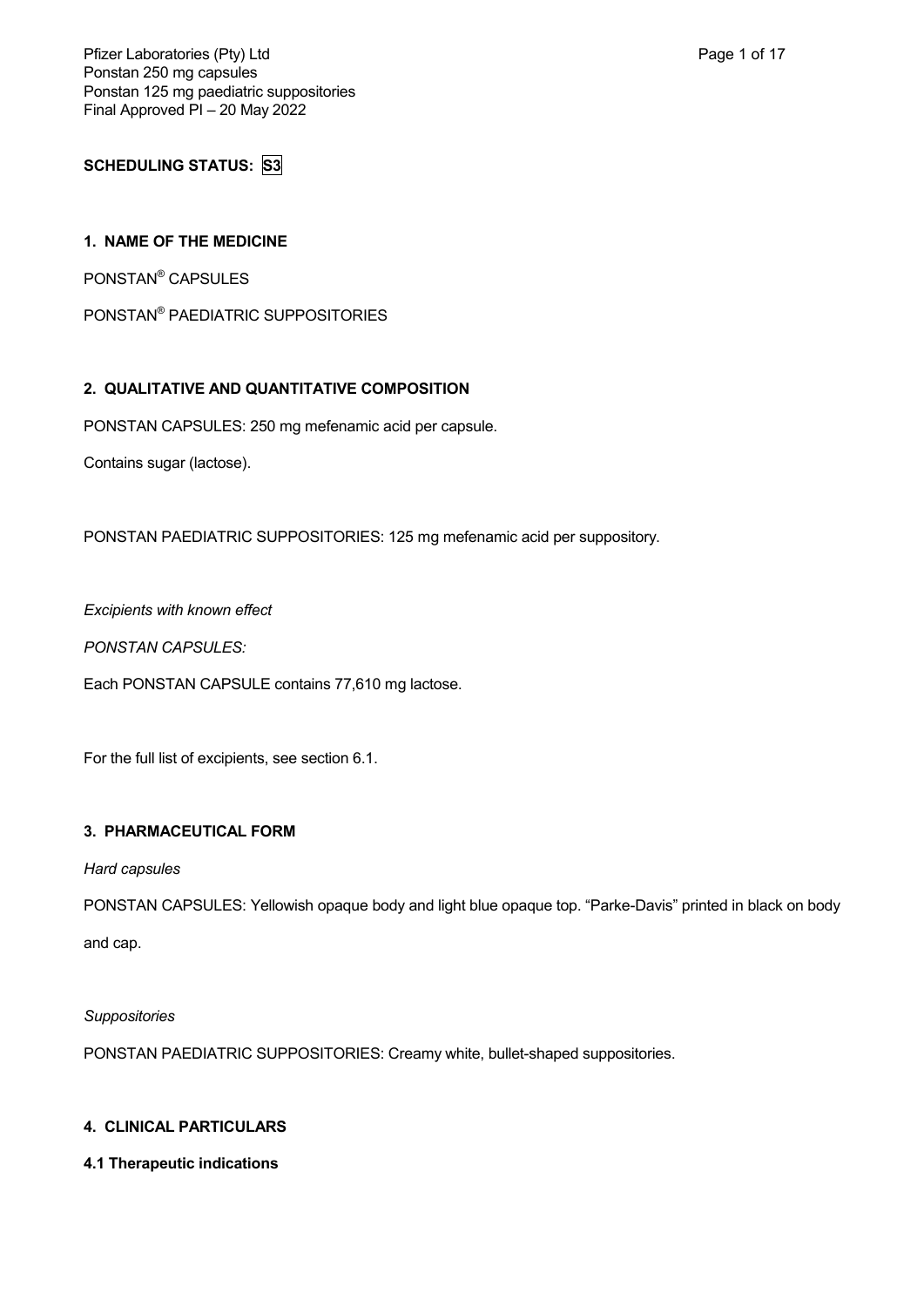PONSTAN CAPSULES are indicated:

- For the relief of mild to moderate pain in acute and chronic conditions including pain of traumatic, arthritic or muscular origin; primary dysmenorrhoea, headache and dental pain.
- As an anti-pyretic in febrile conditions.
- PONSTAN reduces blood loss in menorrhagia where the menorrhagia is due to ovulatory dysfunctional bleeding. Uterine and other pathology should first be excluded before prescribing PONSTAN CAPSULES for this indication.

## PAEDIATRIC SUPPOSITORIES are indicated:

 For the symptomatic treatment of pain and fever in children 6 months to 2 years of age when oral therapy is not possible.

## **4.2 Posology and method of administration**

## **Posology**

Gastric irritation may be reduced by taking PONSTAN during meals. Therapy should not be continued for longer than 7 days.

Use the lowest effective dose for the shortest possible duration of treatment.

### *Adults*

500 mg three times per day.

In menorrhagia the dosage is 500 mg three times a day beginning with the onset of menstrual flow and continuing for five days or until cessation of flow, whichever is less.

In primary dysmenorrhoea the dosage is 500 mg three times a day commencing at the onset of period pain and continued for up to three days while the symptoms persist.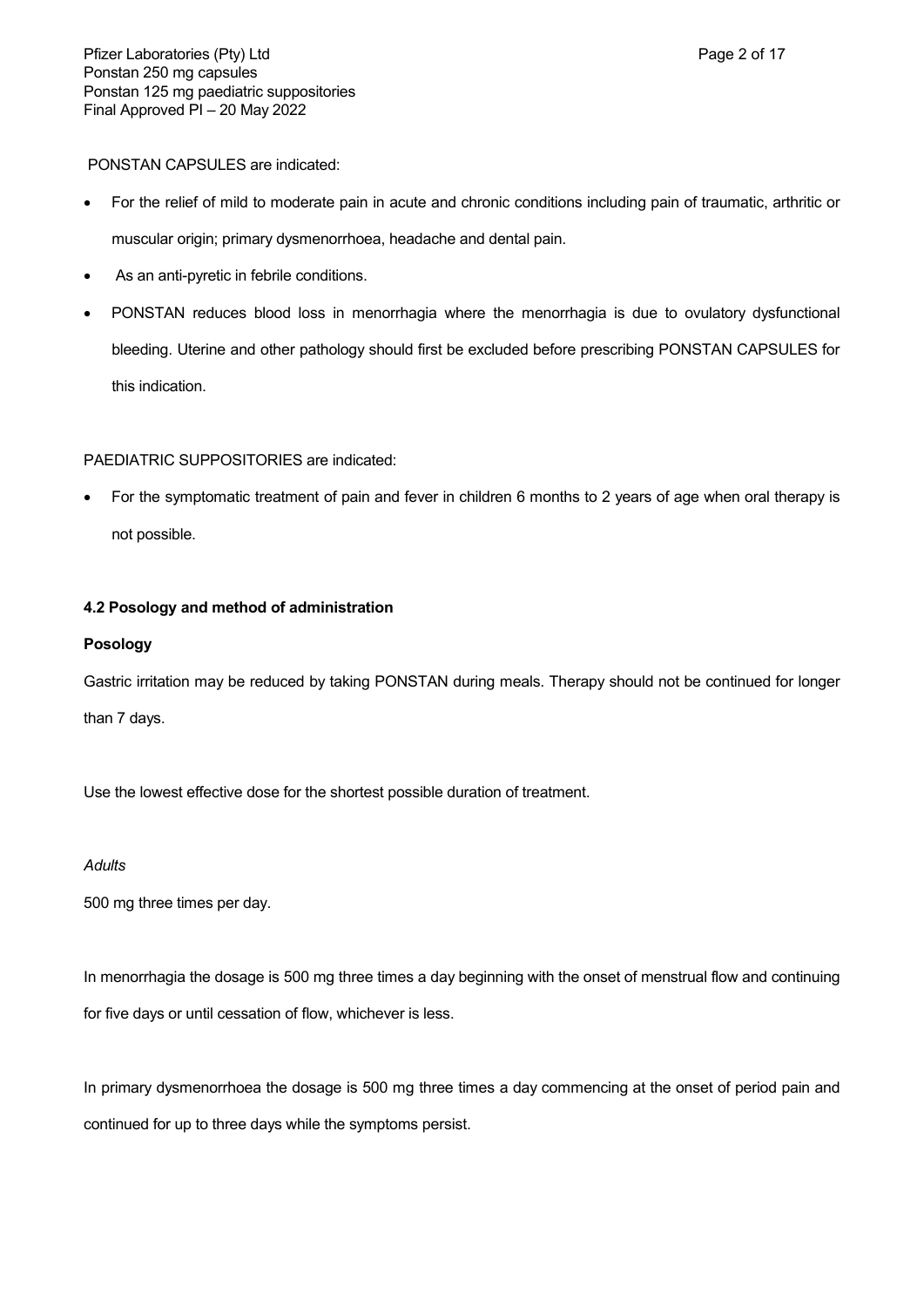Pfizer Laboratories (Pty) Ltd **Page 3 of 17** and Page 3 of 17 Ponstan 250 mg capsules Ponstan 125 mg paediatric suppositories Final Approved PI – 20 May 2022

### **Paediatric population**

### *Paediatric Suppositories*

Children 6 months to 2 years of age, weighing not less than 10 kg: One suppository to be inserted rectally three times a day at intervals of 6 to 8 hours as needed.

The use of paediatric suppositories every 6 to 8 hours for longer than 24 hours is not recommended.

### **Method of administration**

*Capsules*

For oral use.

### *Suppositories*

For rectal use.

## **4.3 Contraindications**

- Hypersensitivity to mefenamic acid, other nonsteroidal anti-inflammatory drugs (NSAIDs) with prostaglandinsynthetase inhibiting activity or to any of the excipients of PONSTAN (listed in section 6.1). Because the possibility exists for cross-sensitivity to other NSAIDs, PONSTAN should not be given to patients in whom these medicines induce symptoms of bronchospasm, allergic rhinitis, or urticaria.
- Chronic inflammation of either the upper or lower gastrointestinal tract
- Active or history of recurrent ulcer/haemorrhage/perforations
- History of gastrointestinal perforation, ulceration or bleeding (PUBs) related to previous NSAIDs, including PONSTAN
- Heart failure
- Treatment of peri-operative pain in the setting of coronary artery bypass graft (CABG) surgery
- Impaired renal or hepatic function
- Epilepsy
- Pregnant women from 20 weeks or later of gestation (see sections 4.4 and 4.6).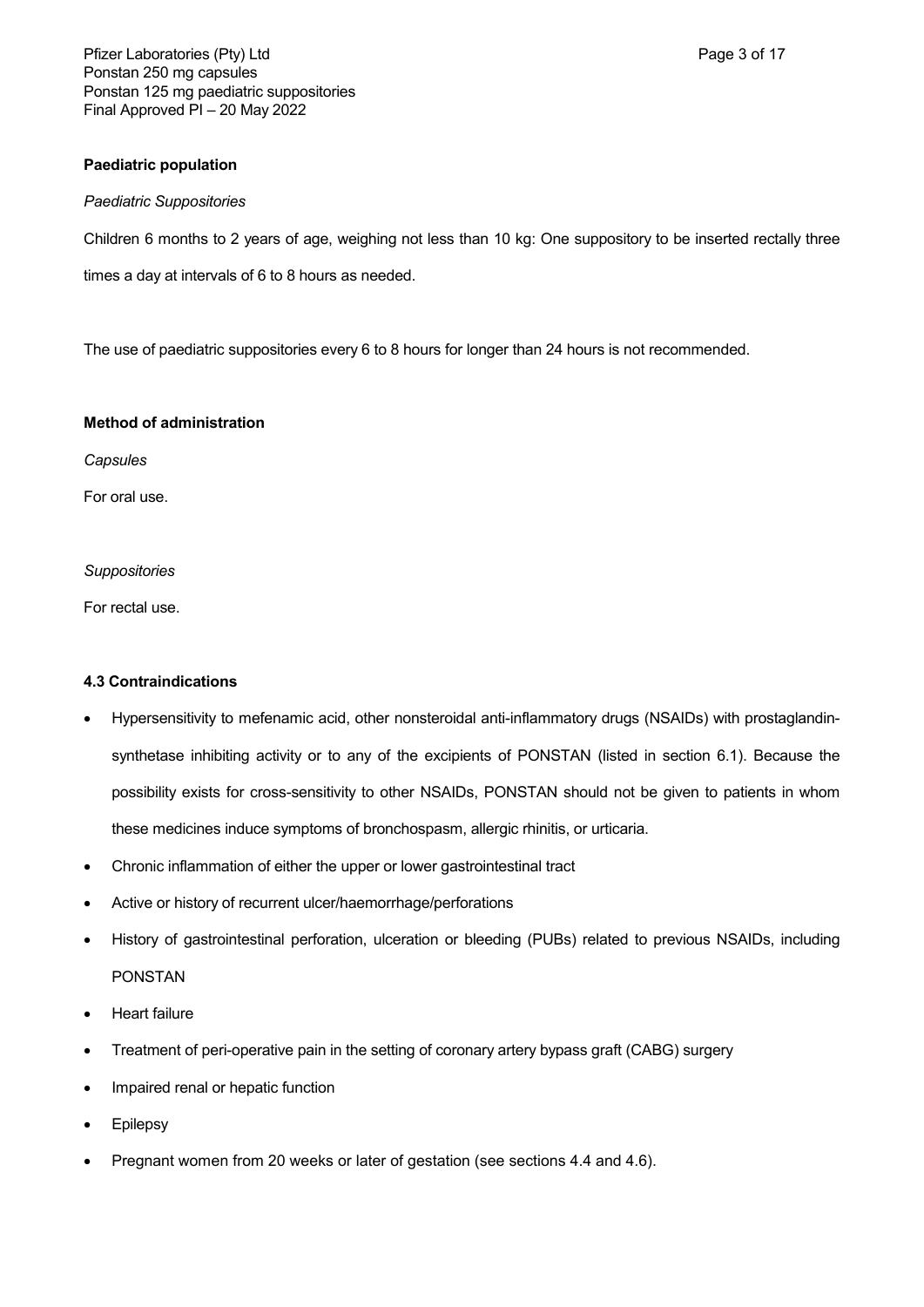#### **4.4 Special warnings and precautions for use**

The use of PONSTAN with concomitant systemic non-aspirin NSAIDs, including cyclooxygenase-2 (COX-2) inhibitors, should be avoided. Concomitant use with one or more systemic NSAIDs may increase frequency of gastrointestinal ulcers and bleeding.

#### *Cardiovascular effects*

NSAIDs including PONSTAN may cause an increased risk of serious cardiovascular thrombotic events, myocardial infarction and stroke, which can be fatal. This risk may increase with duration of use. The relative increase of this risk appears to be similar in those with or without known cardiovascular disease or cardiovascular risk factors. However, patients with cardiovascular disease, history of atherosclerotic cardiovascular disease or cardiovascular risk factors may also be at greater risk in terms of absolute incidence, due to their increased rate at baseline. To minimise the potential risk for an adverse cardiovascular event in patients treated with PONSTAN, the lowest effective dose should be used for the shortest duration possible. Medical practitioners and patients should remain alert for the development of such events, even in the absence of previous cardiovascular symptoms. Patients should be informed about the signs and/or symptoms of serious cardiovascular toxicity and the steps to take if they occur (see section 4.3).

Caution is required in patients with a history of hypertension and/or heart failure as fluid retention and oedema have been reported in association with PONSTAN therapy. In view of PONSTAN's inherent potential to cause fluid retention, heart failure may be precipitated in some compromised patients.

PONSTAN should be used with caution in patients with compromised cardiac function and other conditions predisposing to, or worsened by, fluid retention. Patients with pre-existing heart failure or hypertension should be closely monitored.

NSAIDs including PONSTAN may lead to the onset of new hypertension or worsening of pre-existing hypertension. Blood pressure should be monitored closely during initiation of NSAID treatment and at regular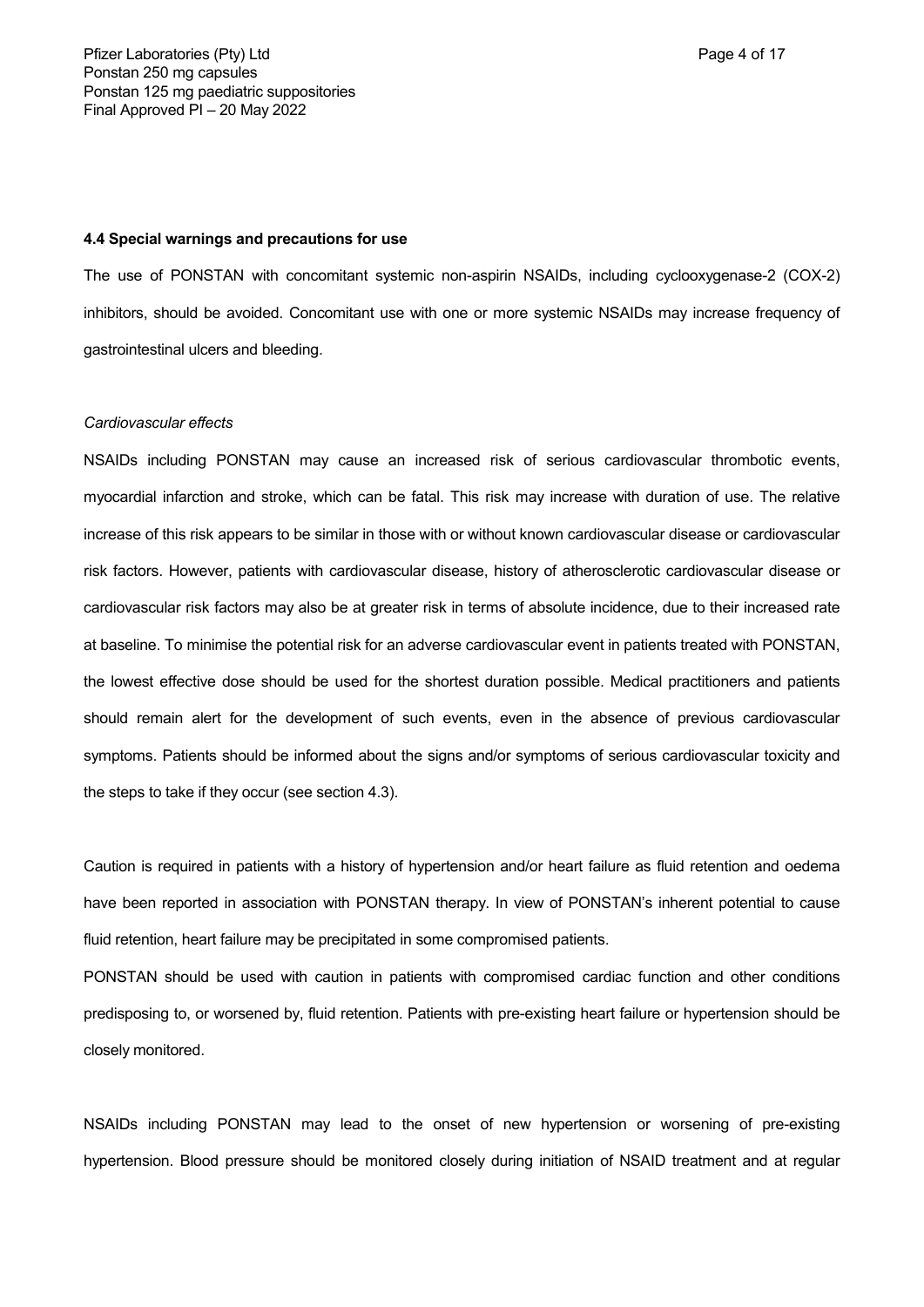#### *Use with oral anticoagulants*

PONSTAN may enhance the effects of oral anticoagulants. The concomitant use of NSAIDs, including PONSTAN, with oral anticoagulants increases the risk of gastrointestinal and non-gastrointestinal bleeding and should be given with caution. Oral anticoagulants include warfarin or coumarin-type and novel oral anticoagulants (e.g. apixaban, dabigatran, rivaroxaban). Anticoagulation/international normalised ratio (INR) should be monitored in patients taking a warfarin or coumarin-type anticoagulant (see section 4.5).

#### *Gastrointestinal effects*

Serious gastrointestinal toxicity such as bleeding, ulceration, and perforation can occur at any time with or without warning symptoms. The risk of gastrointestinal perforation, ulceration or bleeding (PUBs) is higher with increasing doses of PONSTAN, in patients with a history of ulcers, and the elderly. When gastrointestinal bleeding or ulceration occurs in patients receiving PONSTAN, treatment with PONSTAN should be stopped.

PONSTAN should be given with caution to patients with a history of gastrointestinal disease (e.g. ulcerative colitis, Crohn's disease, hiatus hernia, gastro-oesophageal reflux disease, angiodysplasia) as the condition may be exacerbated.

Patients with cardiovascular disease, patients using concomitant corticosteroids, anti-platelet drugs (such as aspirin), or selective serotonin reuptake inhibitors (SSRIs) and patients ingesting alcohol are also at risk of developing gastrointestinal complications with NSAIDs, including PONSTAN.

Diarrhoea may occur within 24 hours following PONSTAN dosage. When diarrhoea occurs, PONSTAN should be discontinued immediately.

#### *Skin reactions*

Serious skin reactions, some of them fatal, including exfoliative dermatitis, Stevens-Johnson syndrome (SJS), and toxic epidermal necrolysis (TEN) have been reported. PONSTAN should be discontinued at the first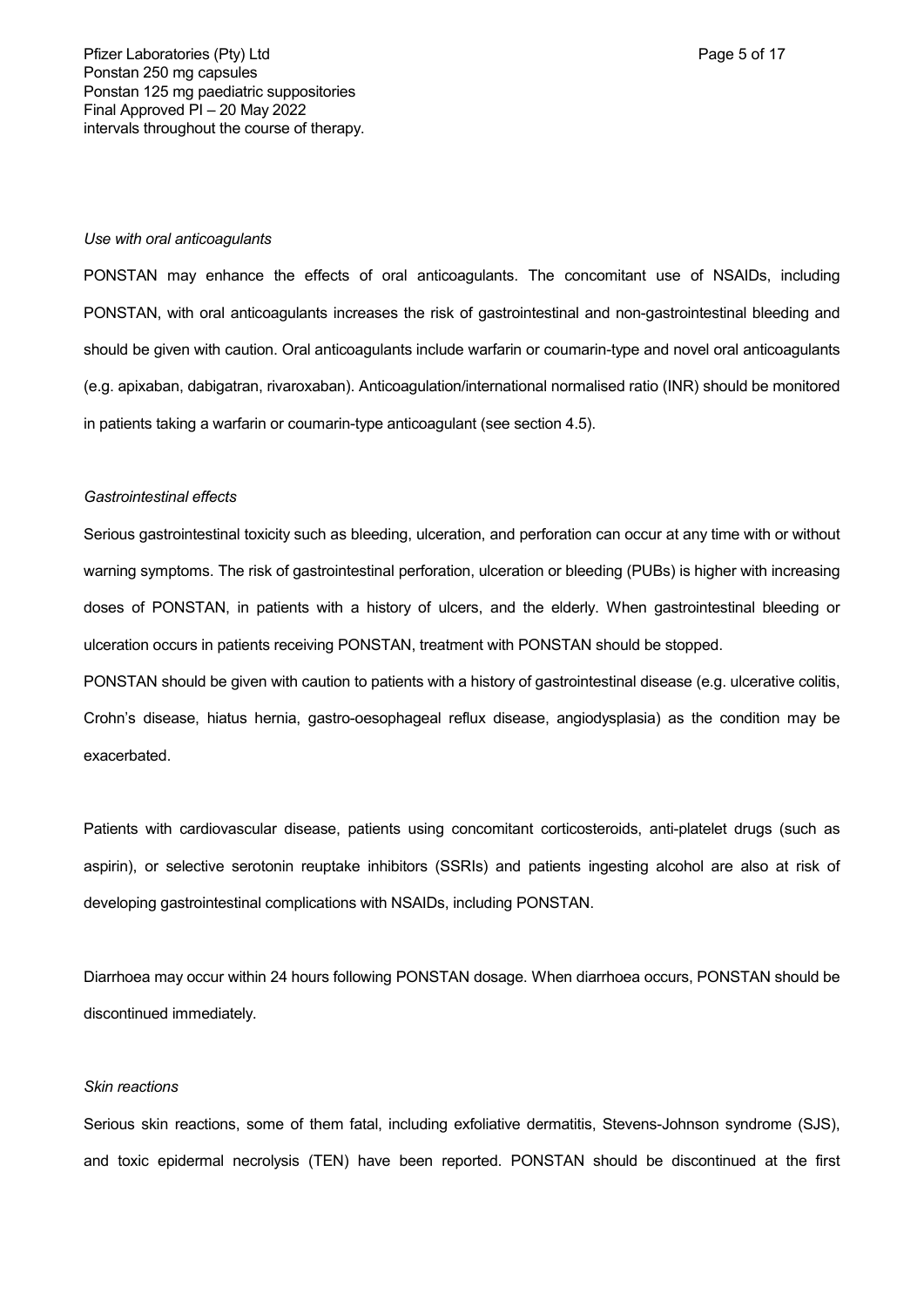Drug Reaction with Eosinophilia and Systemic Symptoms (DRESS) syndrome has been reported in patients taking NSAIDs such as PONSTAN. Some of these events have been fatal or life-threatening. DRESS syndrome typically, although not exclusively, presents with fever, rash, lymphadenopathy, and/or facial swelling. Other clinical manifestations may include hepatitis, nephritis, haematological abnormalities, myocarditis, or myositis. Sometimes symptoms of DRESS syndrome may resemble an acute viral infection. Eosinophilia is often present. Because this disorder is variable in its presentation, other organ systems not noted here may be involved. It is important to note that early manifestations of hypersensitivity, such as fever or lymphadenopathy, may be present even though rash is not evident. If such signs or symptoms are present, discontinue PONSTAN and evaluate the patient immediately.

### *Other effects*

Bronchoconstriction may occur with PONSTAN in asthmatic patients with aspirin sensitivity.

Because of the possibility of cross-sensitivity due to structural relationships which exist among NSAIDs, acute allergic reactions may be more likely to occur in patients who have exhibited allergic reactions to these medicines.

Haemolytic anaemia may develop in patients taking PONSTAN. While this condition is generally reversible, death due to PONSTAN-associated haemolytic anaemia has been reported. Liver function tests must be carried out regularly to monitor elevation of enzymes and bilirubin.

Temporary lowering of the white blood cell count has occurred but does not appear to be dose-related. Blood counts should be performed at regular intervals during long-term administration.

#### *Effects on laboratory tests*

PONSTAN and its metabolites may give a false positive reaction to certain urine tests for the presence of bile.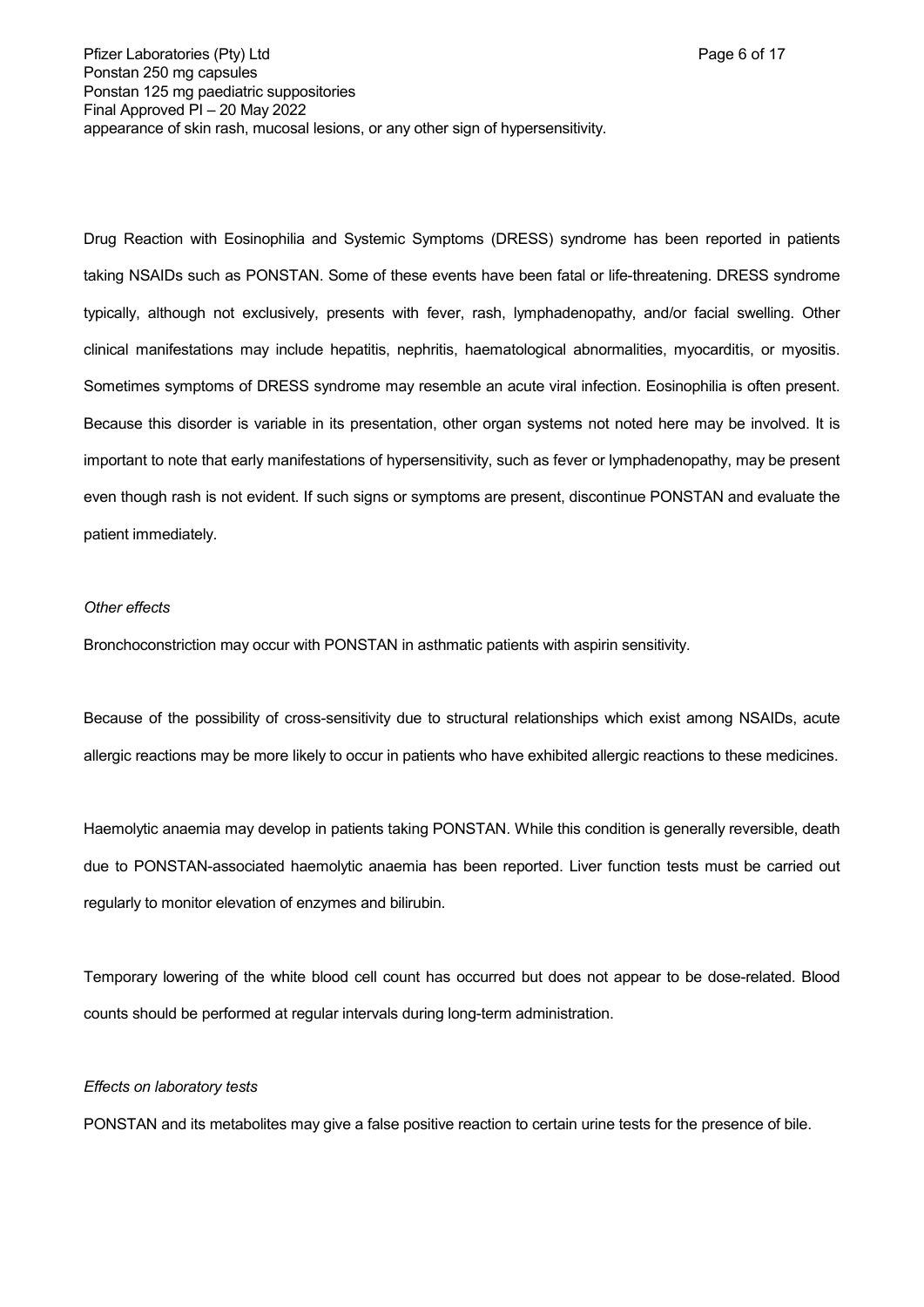#### *Renal effects*

NSAIDs, including PONSTAN, may cause interstitial nephritis, glomerulitis, papillary necrosis and nephrotic syndrome. Toxicity has also been seen in patients with prerenal conditions leading to a reduction in renal blood flow or blood volume. Patients at greatest risk are those with impaired renal function, heart failure, liver dysfunction, those taking diuretics, and the elderly. Discontinuation of NSAID therapy is typically followed by recovery to the pre-treatment state. Since PONSTAN is eliminated primarily by the kidneys, the medicine should not be administered to patients with impaired renal function (see section 4.3). Caution should be exercised in the administration of PONSTAN to patients suffering from dehydration, particularly the elderly.

### *Hepatic effects*

Borderline elevations of liver function tests may occur in patients receiving PONSTAN therapy. These elevations may progress, may remain essentially unchanged, or may be transient with continued therapy. A patient with symptoms and/or signs suggesting liver dysfunction should be evaluated for evidence of the development of a more severe hepatic reaction while on therapy with PONSTAN. If abnormal liver tests persist or worsen, if clinical signs and symptoms consistent with liver disease develop or if systemic manifestations occur PONSTAN should be discontinued.

#### *Foetal renal toxicity and premature closure of the foetal ductus arteriosus*

Regular use of NSAIDs such as PONSTAN during the third trimester of pregnancy may result in premature closure of the foetal ductus arteriosus *in utero*, and possibly, in persistent pulmonary hypertension of the newborn. If used during pregnancy from 20 weeks of gestation and beyond, NSAIDs such as PONSTAN may cause foetal renal dysfunction which may result in reduction of amniotic fluid volume or oligohydramnios in severe cases. PONSTAN is contraindicated in pregnant women from 20 weeks or later of gestation (see sections 4.3 and 4.6).

#### **Special populations**

#### *Elderly*

The elderly have an increased frequency of adverse reactions to NSAIDs including PONSTAN, especially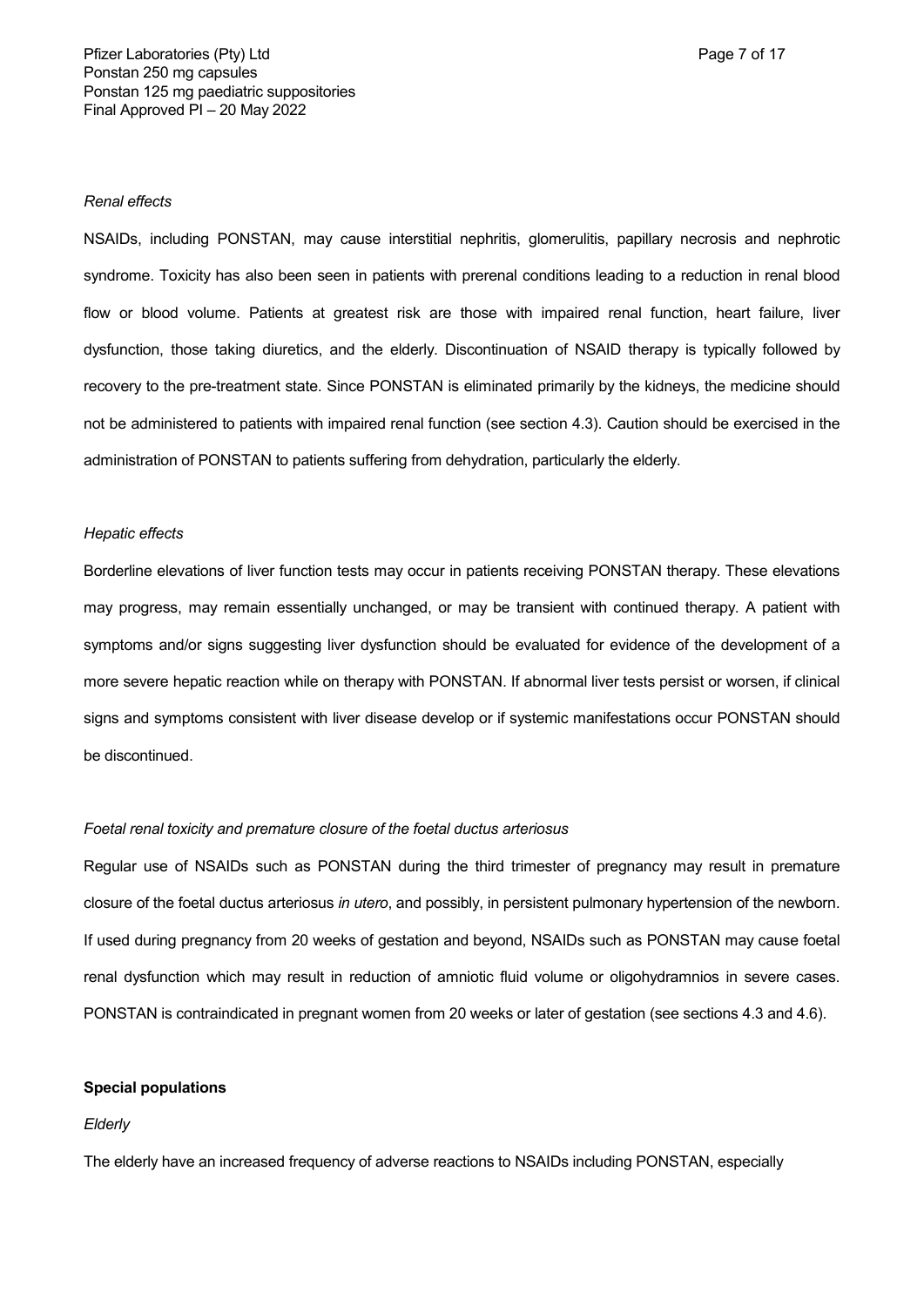gastrointestinal perforation, ulceration and bleeding (PUBs) which may be fatal.

#### *Lactose intolerance*

PONSTAN capsules contain lactose. Patients with rare hereditary problems of galactose intolerance, total lactase deficiency or glucose-galactose malabsorption should not take this medicine.

### **4.5 Interaction with other medicines and other forms of interaction**

#### *Anticoagulants*

PONSTAN may enhance the effects of anticoagulants such as warfarin. Patients receiving an anticoagulant medicine concurrently with PONSTAN have had a prolongation of prothrombin time. PONSTAN is contraindicated for patients taking an anticoagulant medicine if careful and continuous monitoring of the levels of prothrombin and Factors VII, IX and X is not available.

#### *Antihypertensives*

NSAIDs, such as PONSTAN, can reduce the efficacy of antihypertensive medicines including diuretics, angiotensin-converting enzyme (ACE) inhibitors, angiotensin II antagonists (AIIA) and beta-blockers.

In patients with impaired renal function (e.g. dehydrated patients or elderly patients with compromised renal function), the co-administration of an ACE inhibitor or an AIIA and/or diuretics with a cyclooxygenase inhibitor can increase the deterioration of the renal function, including the possibility of acute renal failure, which is usually reversible. The occurrence of these interactions should be considered in patients taking PONSTAN with an ACE inhibitor or an AIIA and/or diuretics.

Therefore, the concomitant administration of these medicines should be done with caution, especially in elderly patients. Patients should be adequately hydrated and the need to monitor renal function should be assessed before, and periodically during, concomitant treatment.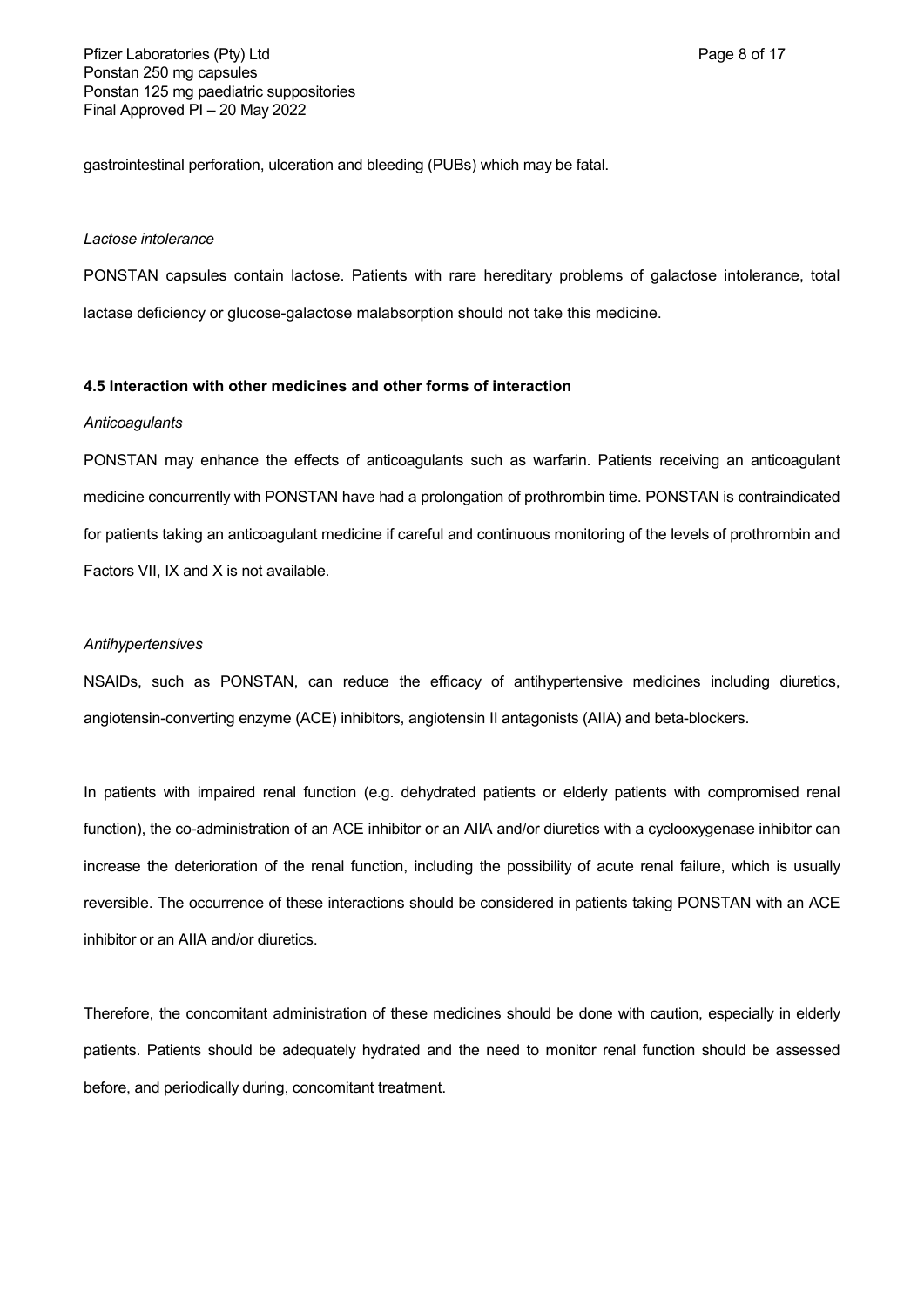### *Lithium*

Patients receiving lithium concurrently with NSAIDs including PONSTAN, have produced an elevation of plasma lithium levels and a reduction in renal lithium clearance. Thus, when PONSTAN and lithium are administered concurrently, patients should be observed carefully for signs of lithium toxicity.

## *NSAIDs*

Use of two or more NSAIDs concomitantly could result in an increase in side effects.

### *Corticosteroids*

Corticosteroids increase risk of gastrointestinal perforation, ulceration or bleeding (PUBs).

## *Anti-platelet medicines and selective serotonin reuptake inhibitors*

Anti-platelet medicines and selective serotonin reuptake inhibitors (SSRIs) increase risk of gastrointestinal bleeding.

### *Aspirin*

PONSTAN interferes with the anti-platelet effect of low-dose aspirin, and thus may interfere with aspirin's prophylactic treatment of cardiovascular disease.

### *Ciclosporin and tacrolimus*

Concomitant administration with NSAIDs such as PONSTAN increases the risk of nephrotoxicity.

### *Hypoglycaemic medicines*

There have been reports of changes in the effects of oral hypoglycaemic medicines in the presence of NSAIDs such as PONSTAN. Therefore, PONSTAN should be administered with caution in patients receiving insulin or oral hypoglycaemic medicines.

### *Methotrexate*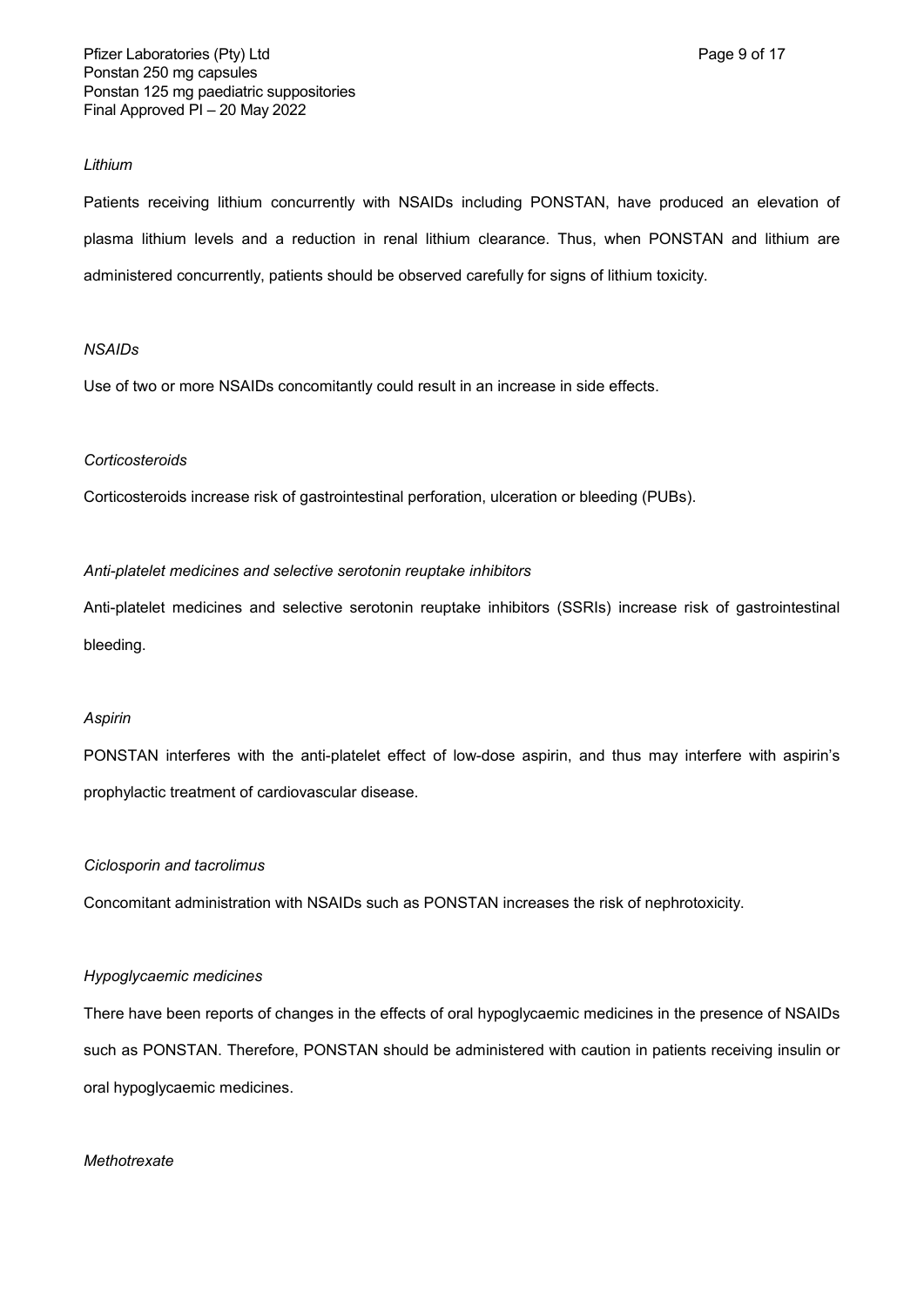because NSAID administration may result in increased plasma levels of methotrexate, especially in patients receiving high doses of methotrexate.

### **4.6 Fertility, pregnancy and lactation**

### **Pregnancy**

Regular use of NSAIDs such as PONSTAN during the third trimester of pregnancy may result in premature closure of the foetal ductus arteriosus *in utero*, and possibly, in persistent pulmonary hypertension of the newborn. The onset of labour may be delayed and its duration increased. Because of the effects of medicines in this class (i.e. inhibitors of prostaglandin synthesis) on the foetal cardiovascular system, the use of PONSTAN in pregnant women is not recommended and should be avoided during the third trimester of pregnancy.

The inhibition of prostaglandin synthesis by NSAIDs, including PONSTAN, may adversely affect pregnancy. Epidemiological studies suggest an increased risk of spontaneous abortion after use of prostaglandin synthesis inhibitors in early pregnancy. In animals, administration of prostaglandin synthesis inhibitors has been shown to result in increased pre- and post-implantation loss.

PONSTAN is contraindicated in pregnant women from 20 weeks or later of gestation. When used during pregnancy from 20 weeks of gestation, NSAIDs, including PONSTAN, may cause foetal renal dysfunction which may result in reduction of amniotic fluid volume or oligohydramnios in severe cases. Such effects may occur shortly after treatment initiation. Pregnant women on PONSTAN should be closely monitored for amniotic fluid volume.

### **Breastfeeding**

Mefenamic acid may be present in breast milk therefore PONSTAN should not be taken by nursing mothers.

### **Fertility**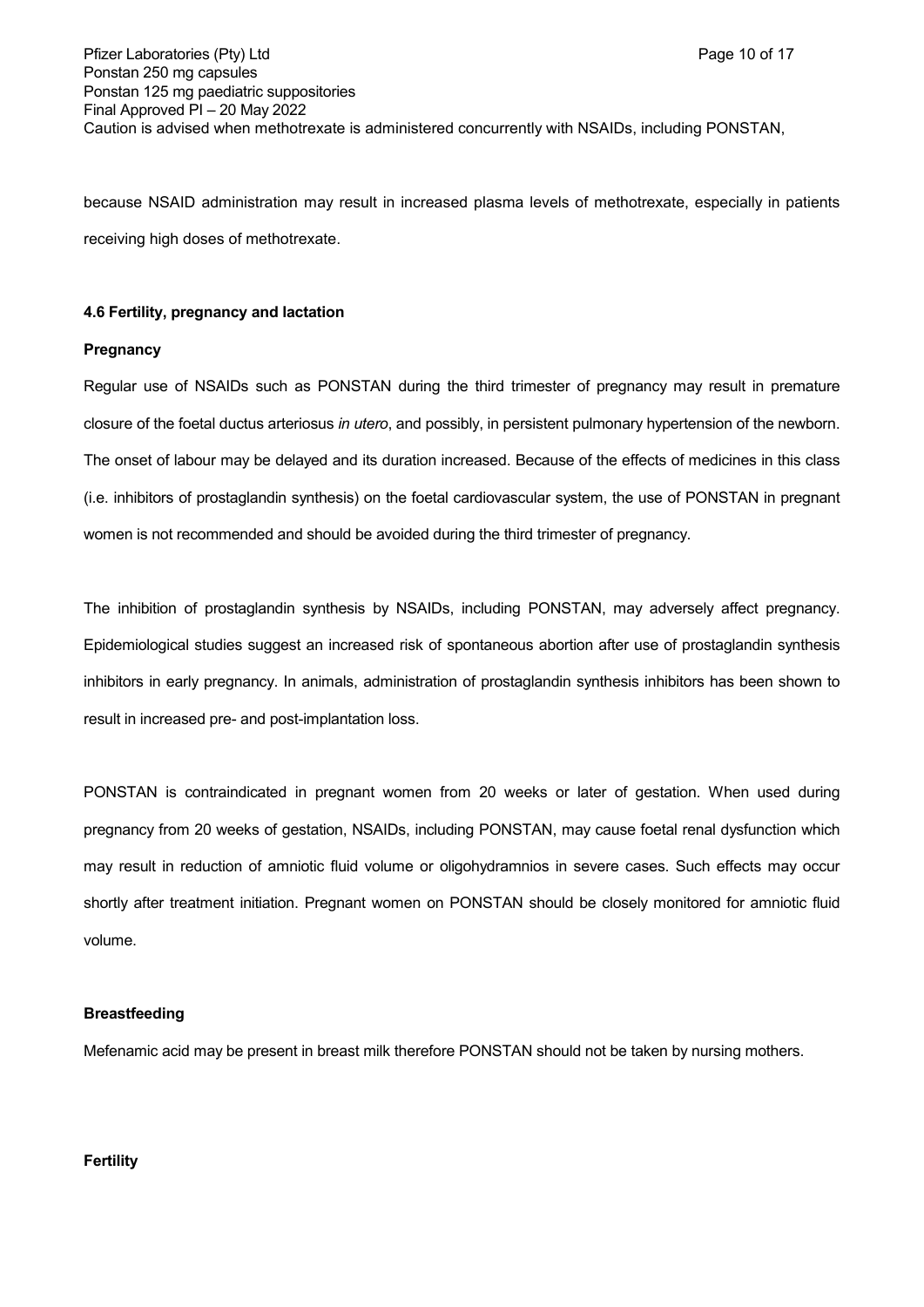Pfizer Laboratories (Pty) Ltd **Page 11 of 17** and Page 11 of 17 Ponstan 250 mg capsules Ponstan 125 mg paediatric suppositories Final Approved PI – 20 May 2022 Based on the mechanism of action, the use of NSAIDs, including PONSTAN, may delay or prevent rupture of ovarian follicles, which has been associated with reversible infertility in some women. In women who have difficulties conceiving or who are undergoing investigation of infertility, withdrawal of NSAIDs, including

PONSTAN, should be considered.

#### **4.7 Effects on ability to drive and use machines**

The effect of PONSTAN on the ability to drive or operate machinery has not been systematically evaluated. However, adverse effects of PONSTAN include dizziness, drowsiness and blurred vision which could affect the ability to drive or use machines (see section 4.8).

#### **4.8 Undesirable effects**

*Summary of the safety profile*

*Cardiac disorders:* Oedema, hypertension and cardiac failure.

*Gastrointestinal system disorders:* The most commonly observed adverse events are gastrointestinal in nature: peptic ulcers, perforation or gastrointestinal bleeding, sometimes fatal. Nausea, vomiting, diarrhoea, flatulence, constipation, dyspepsia, abdominal pain, melaena, haematemesis, ulcerative stomatitis, exacerbation of colitis and Crohn's disease and gastritis have also been reported.

*Skin and subcutaneous tissue disorders:* Bullous reactions, including Stevens-Johnson syndrome (SJS) and toxic epidermal necrolysis (TEN).

| <b>System Organ Class</b>  | <b>Frequency</b> | <b>Adverse Event</b>                          |
|----------------------------|------------------|-----------------------------------------------|
| Blood and lymphatic system | Less frequent    | Haemolytic anaemia, decreased haematocrit,    |
| disorders                  |                  | leucopenia, eosinophilia, thrombocytopenia or |
|                            |                  | thrombocytopenic purpura, agranulocytosis     |
|                            |                  | pancytopenia, aplastic anaemia, bone marrow   |

*Tabulated summary of adverse reactions*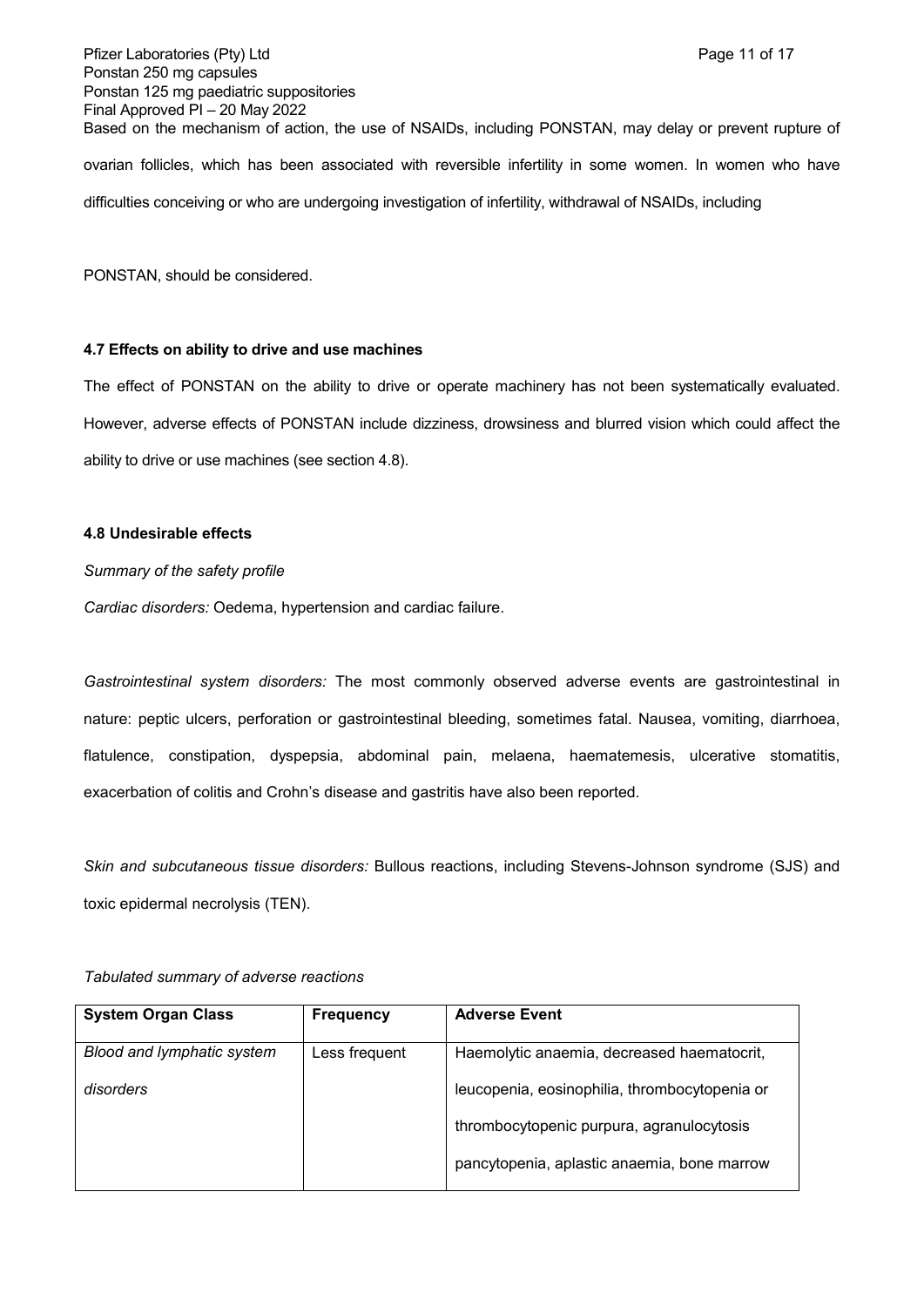|                              |               | hypoplasia, platelet aggregation inhibition      |
|------------------------------|---------------|--------------------------------------------------|
| Immune system disorders      | Less frequent | Anaphylaxis                                      |
| Metabolism and nutrition     | Less frequent | Glucose intolerance in diabetic patients,        |
| disorders                    |               | hyponatremia, fluid retention                    |
| Psychiatric disorders        | Less frequent | Nervousness                                      |
| Nervous system disorders     | Less frequent | Aseptic meningitis, drowsiness, dizziness,       |
|                              |               | headache, blurred vision, convulsions, insomnia  |
| Eye disorders                | Less frequent | Eye irritation, reversible loss of colour vision |
| Ear and labyrinth disorders  | Less frequent | Ear pain                                         |
| Cardiac disorders            | Less frequent | Palpitations                                     |
| Vascular disorders           | Less frequent | Hypotension, hypertension                        |
| Respiratory, thoracic and    | Less frequent | Asthma, bronchospasm,                            |
| mediastinal disorders        |               | dyspnoea                                         |
| Gastrointestinal disorders   | Frequent      | Diarrhoea, nausea with or without vomiting,      |
|                              |               | abdominal pain                                   |
|                              | Less frequent | Anorexia, pyrosis, flatulence, enterocolitis,    |
|                              |               | colitis, steatorrhoea, cholestatic jaundice,     |
|                              |               | hepatitis, pancreatitis, hepatorenal syndrome,   |
|                              |               | mild hepatic toxicity, constipation,             |
|                              |               | gastrointestinal inflammation, gastrointestinal  |
|                              |               | ulceration (with or without gastrointestinal     |
|                              |               | haemorrhage), gastrointestinal perforation       |
| Skin and subcutaneous tissue | Less frequent | Angioedema, oedema of the larynx, Stevens-       |
| disorders                    |               | Johnson syndrome, Lyell's syndrome (toxic        |
|                              |               | epidermal necrolysis), erythema multiforme,      |
|                              |               | dermatitis exfoliative, perspiration, pruritis,  |
|                              |               | urticaria, rash, facial oedema                   |
| Renal and urinary disorders  | Less frequent | Renal failure, papillary necrosis, haematuria,   |
|                              |               |                                                  |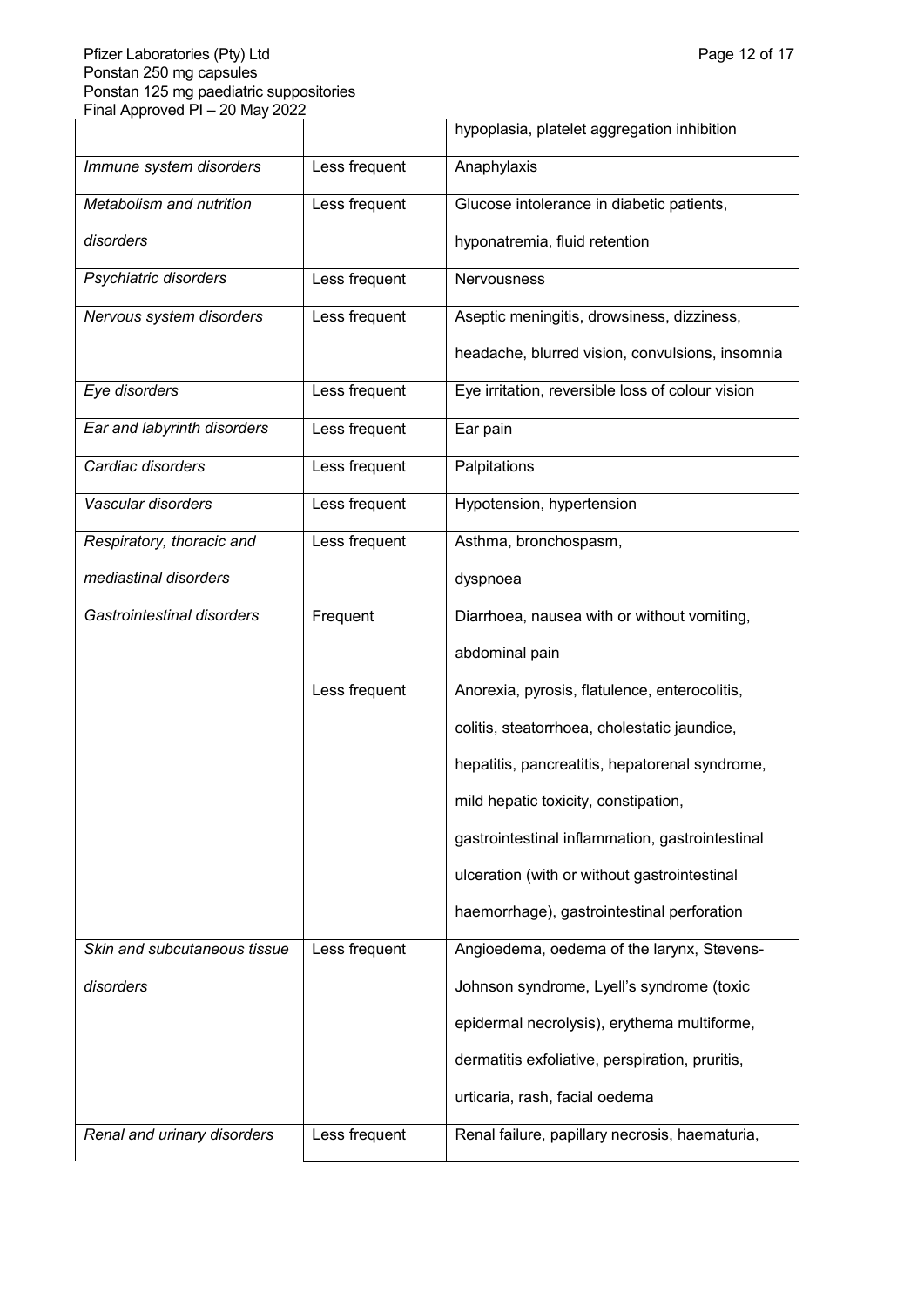|                                |               | dysuria, tubulointerstitial nephritis, proteinuria, |
|--------------------------------|---------------|-----------------------------------------------------|
|                                |               | glomerulonephritis, nephrotic syndrome              |
| General disorders and          | Less frequent | Oedema                                              |
| administration site conditions |               |                                                     |
| <i><b>Investigations</b></i>   | Less frequent | Urobilinogen urine (false-positive), abnormal       |
|                                |               | liver function test                                 |

### *Post-marketing experience*

| System organ class           | <b>Adverse event</b>                                          |
|------------------------------|---------------------------------------------------------------|
| Skin and subcutaneous tissue | Drug Reaction with Eosinophilia and Systemic Symptoms (DRESS) |
| disorders                    | syndrome [see section 4.4]                                    |

## **Paediatric population**

*General disorders and administration site conditions:* hypothermia

## *Reporting of suspected adverse reactions*

Reporting suspected adverse reactions after authorisation of the medicine is important. It allows continued monitoring of the benefit/risk balance of the medicine. Health care providers are asked to report any suspected adverse reactions to SAHPRA via the "**6.04 Adverse Drug Reactions Reporting Form**", found online under SAHPRA's publications: [https://www.sahpra.org.za/Publications/Index/8.](https://www.sahpra.org.za/Publications/Index/8)

# **4.9 Overdose**

See section 4.8.

PONSTAN has a marked tendency to induce tonic-clonic (grand mal) convulsions in overdosage. Dyskinesia, acute renal failure, confusional state, vertigo, hallucination and coma have been reported. Overdose has led to

## fatalities.

Treatment is symptomatic and supportive. Following accidental overdosage, the stomach should be emptied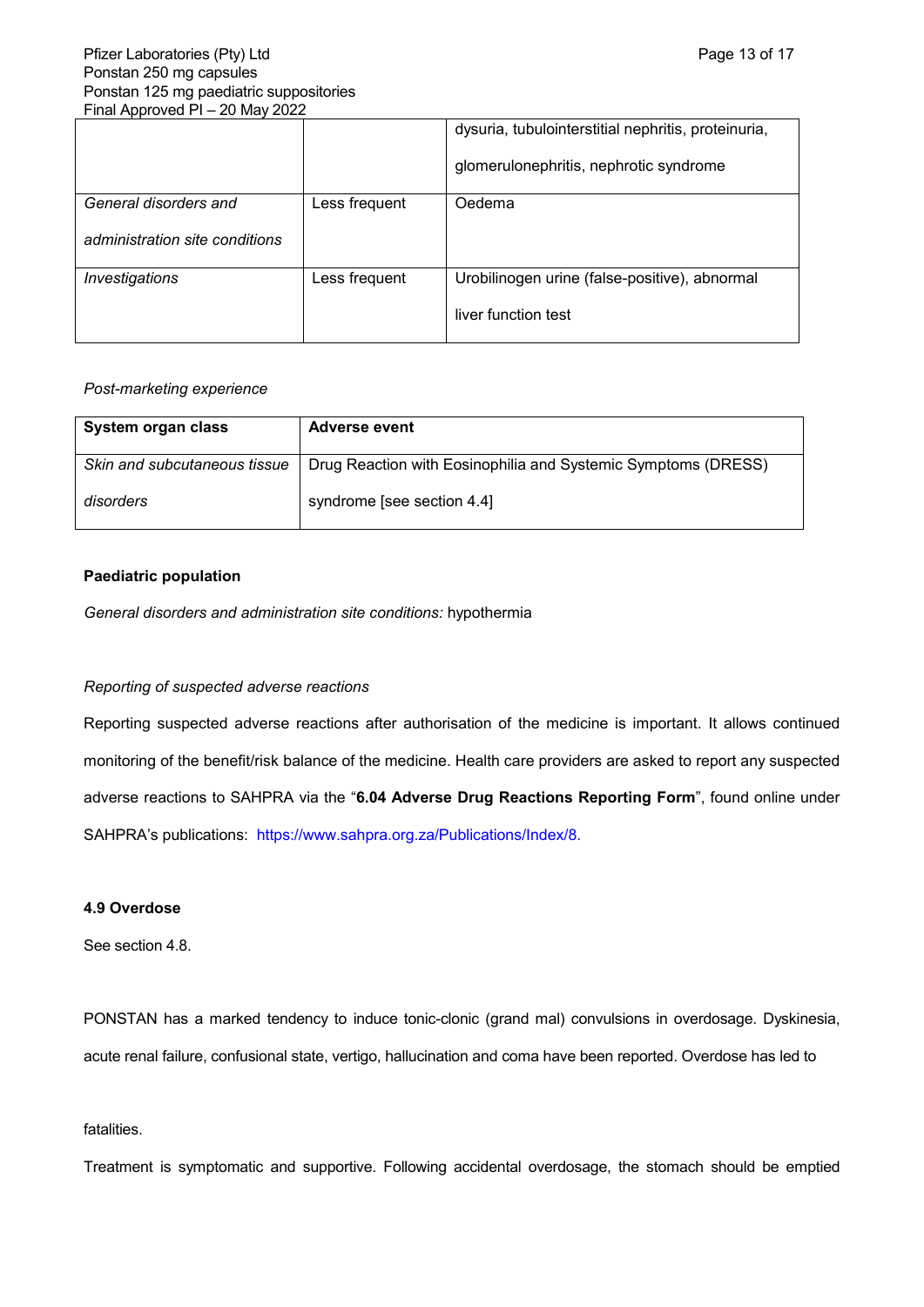Pfizer Laboratories (Pty) Ltd **Page 14 of 17** Page 14 of 17 Ponstan 250 mg capsules Ponstan 125 mg paediatric suppositories Final Approved PI – 20 May 2022 immediately by inducing emesis followed by administration of activated charcoal. Vital functions should be monitored and supported. Haemodialysis is of little value since PONSTAN and its metabolites are firmly bound to plasma proteins.

### **5. PHARMACOLOGICAL PROPERTIES**

### **5.1 Pharmacodynamic properties**

Category and class: A 2.7 Anti-pyretic or anti-pyretic and anti-inflammatory analgesics

#### *Mechanism of action*

Mefenamic acid has analgesic, anti-inflammatory and anti-pyretic properties.

The pharmacological activity of mefenamic acid may be due in part to its ability to inhibit the synthesis of prostaglandins. Mefenamic acid also inhibits the action of exogenous prostaglandins on uterine muscle, uterine tube contraction and ovarian cyclic AMP and progesterone formation in animal models.

#### **5.2 Pharmacokinetic properties**

#### *Absorption*

Mefenamic acid is well absorbed from the gastrointestinal tract. Peak plasma concentrations occur in about 2 to 4 hours, with a half-life of 2 to 4 hours. Plasma levels are proportional to dose, following multiple doses, with no medicine accumulation.

#### *Distribution*

Mefenamic acid is extensively bound to plasma proteins.

#### *Metabolism*

Mefenamic acid metabolism is predominantly mediated via cytochrome P450 CYP 2C9 in the liver. Patients who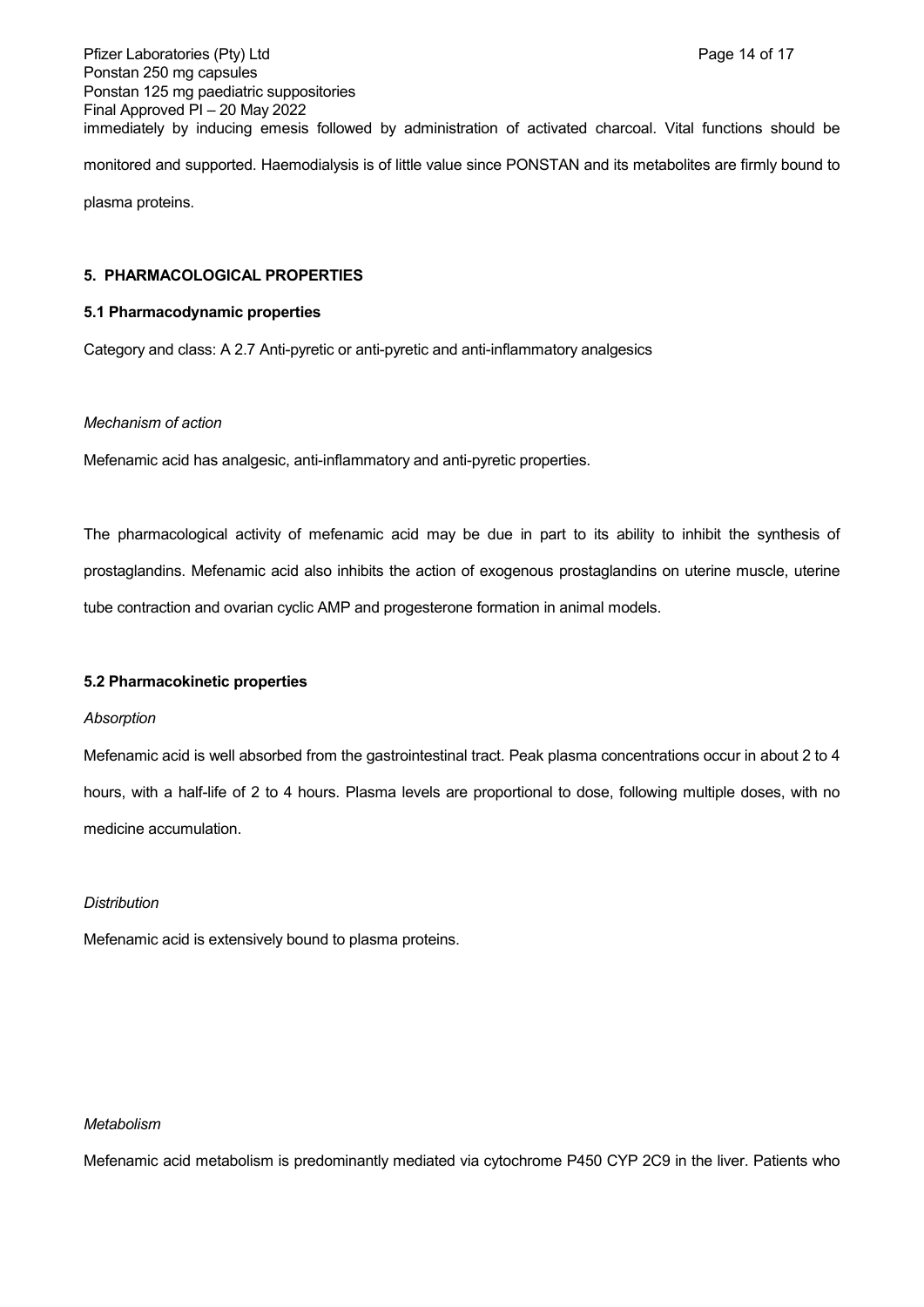Pfizer Laboratories (Pty) Ltd **Philosopheratories** (Pty) Ltd **Page 15 of 17** Ponstan 250 mg capsules Ponstan 125 mg paediatric suppositories Final Approved PI – 20 May 2022 are known or suspected to be poor CYP2C9 metabolisers based on previous history/experience with other

CYP2C9 substrates, should be administered mefenamic acid with caution as they may have abnormally high

plasma levels due to reduced metabolic clearance.

### *Elimination*

Over 50 % of the dose may be recovered in the urine as unchanged medicine or conjugated metabolites.

## **6. PHARMACEUTICAL PARTICULARS**

### **6.1 List of excipients**

*PONSTAN CAPSULES*

*Capsule content*

Gelatin

Lactose

Sodium lauryl sulphate

*Capsule shell*

**Gelatin** 

Indigo carmine (indigotine) (E132)

Titanium dioxide (E171)

Yellow iron oxide (E172)

*Printing ink*

Black iron oxide (E172)

*PONSTAN PAEDIATRIC SUPPOSITORIES*

Hard fat (Suppocire AML)

## **6.2 Incompatibilities**

Not applicable.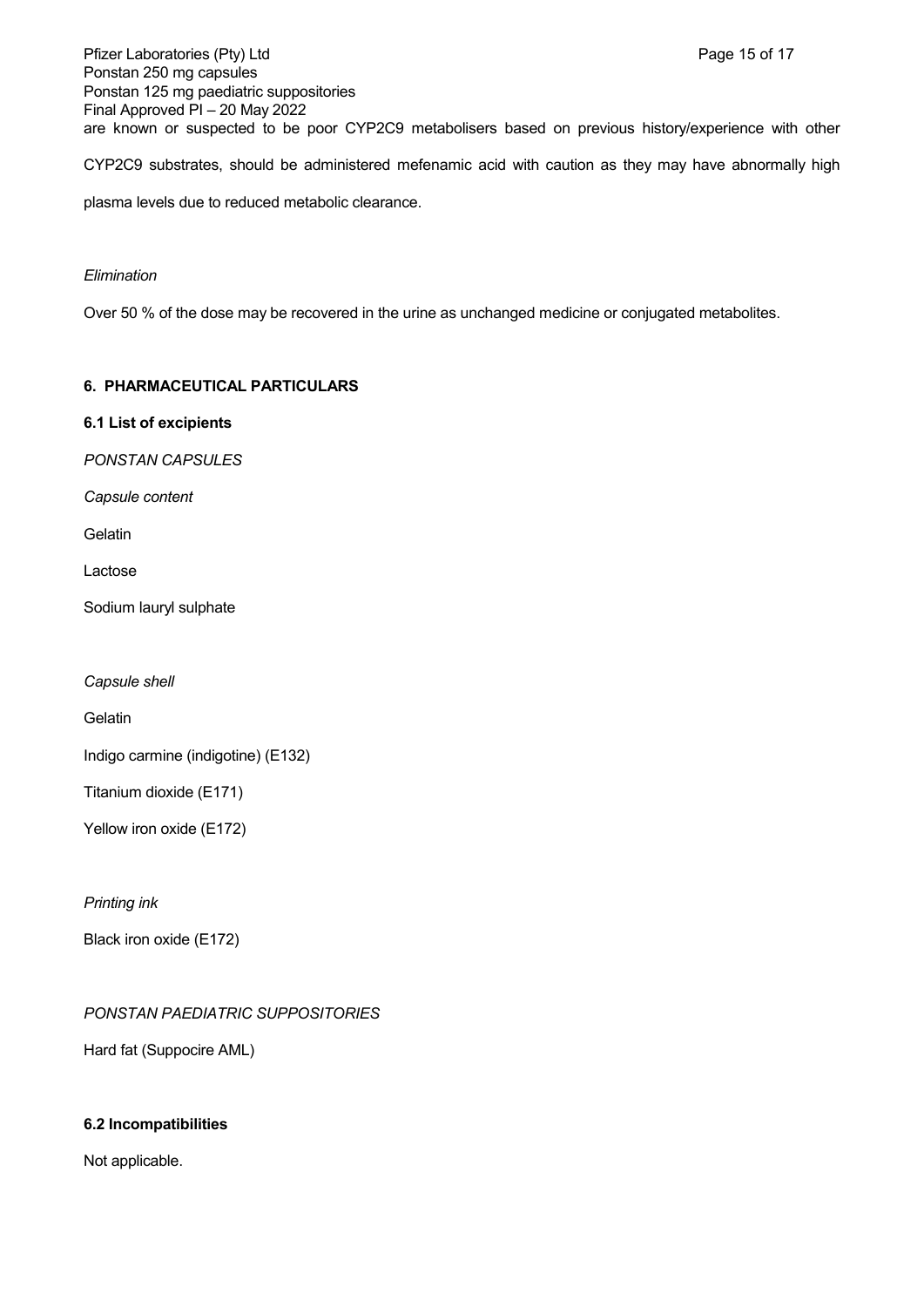Pfizer Laboratories (Pty) Ltd **Page 16 of 17** and Page 16 of 17 Ponstan 250 mg capsules Ponstan 125 mg paediatric suppositories Final Approved PI – 20 May 2022

# **6.3 Shelf life**

*PONSTAN CAPSULES*

36 months

### *PONSTAN PAEDIATRIC SUPPOSITORIES*

24 months

## **6.4 Special precautions for storage**

Store in a cool (at or below 25 °C), dry place.

## **6.5 Nature and contents of container**

PONSTAN CAPSULES: White PVC/Aluminium blister strips each containing 10 capsules packed into a carton.

Each carton contains 20 capsules.

PONSTAN PAEDIATRIC SUPPOSITORIES: Packs of 5.

## **6.6 Special precautions for disposal and other handling**

No special requirements.

## **7. HOLDER OF CERTIFICATE OF REGISTRATION**

Pfizer Laboratories (Pty) Ltd

85 Bute Lane

Sandton 2196

South Africa

Tel: +27(0)11 320 6000 / 0860 734 937 (Toll-free South Africa)

## **8. REGISTRATION NUMBERS**

PONSTAN CAPSULES: B/2.7/560

PONSTAN PAEDIATRIC SUPPOSITORIES: 27/2.7/0561